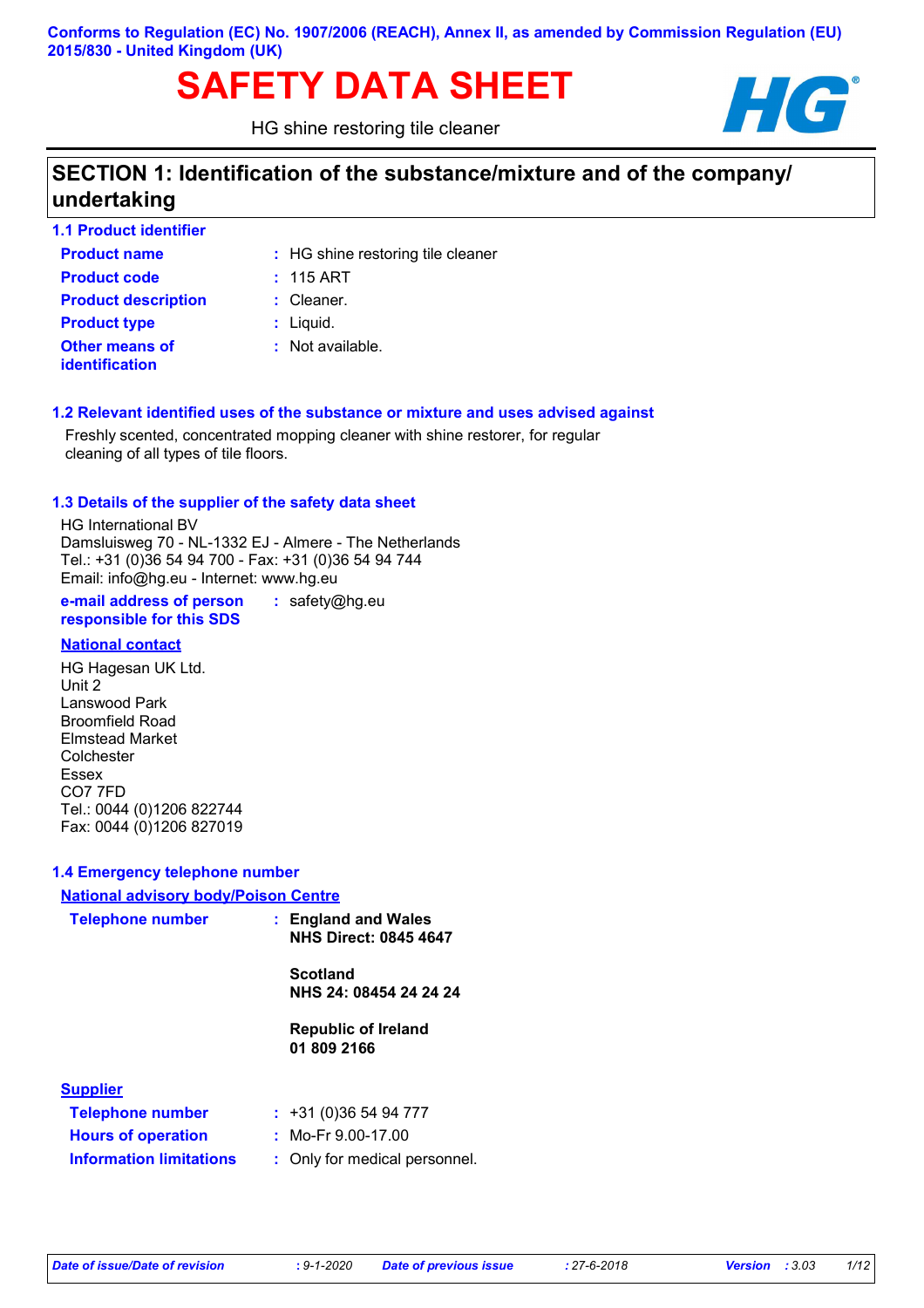### **SECTION 2: Hazards identification**

### **2.1 Classification of the substance or mixture**

**Product definition :** Mixture

### **Classification according to Regulation (EC) No. 1272/2008 [CLP/GHS]** Eye Irrit. 2, H319

The product is classified as hazardous according to Regulation (EC) 1272/2008 as amended.

| <b>Ingredients of unknown</b><br>toxicity | ÷ |  |
|-------------------------------------------|---|--|
| Ingredients of unknown<br>ecotoxicity     |   |  |

See Section 16 for the full text of the H statements declared above.

See Section 11 for more detailed information on health effects and symptoms.

### **2.2 Label elements**

**Hazard pictograms :**



| <b>Signal word</b>                                                                                                                                              | : Warning                                                                                                                             |  |
|-----------------------------------------------------------------------------------------------------------------------------------------------------------------|---------------------------------------------------------------------------------------------------------------------------------------|--|
| <b>Hazard statements</b>                                                                                                                                        | : Causes serious eye irritation.                                                                                                      |  |
| <b>Precautionary statements</b>                                                                                                                                 |                                                                                                                                       |  |
| <b>General</b>                                                                                                                                                  | : If medical advice is needed, have product container or label at hand. Keep out of<br>reach of children.                             |  |
| <b>Prevention</b>                                                                                                                                               | : Wash hands thoroughly after handling.                                                                                               |  |
| <b>Response</b>                                                                                                                                                 | : IF IN EYES: Rinse cautiously with water for several minutes. Remove contact<br>lenses, if present and easy to do. Continue rinsing. |  |
| <b>Storage</b>                                                                                                                                                  | : Not applicable.                                                                                                                     |  |
| <b>Disposal</b>                                                                                                                                                 | : Not applicable.                                                                                                                     |  |
| <b>Supplemental label</b><br>elements                                                                                                                           | : Contains triisobutyl phosphate and 2-methyl-2H-isothiazol-3-one. May produce an<br>allergic reaction.                               |  |
| <b>Annex XVII - Restrictions</b><br>on the manufacture,<br>placing on the market and<br>use of certain dangerous<br>substances, mixtures and<br><b>articles</b> | : Not applicable.                                                                                                                     |  |
| <b>Special packaging requirements</b>                                                                                                                           |                                                                                                                                       |  |
| <b>Containers to be fitted</b><br>with child-resistant<br>fastenings                                                                                            | : Not applicable.                                                                                                                     |  |
| <b>Tactile warning of danger : Not applicable.</b>                                                                                                              |                                                                                                                                       |  |
| <b>2.3 Other hazards</b><br>Other hazards which do<br>not result in classification                                                                              | : None known.                                                                                                                         |  |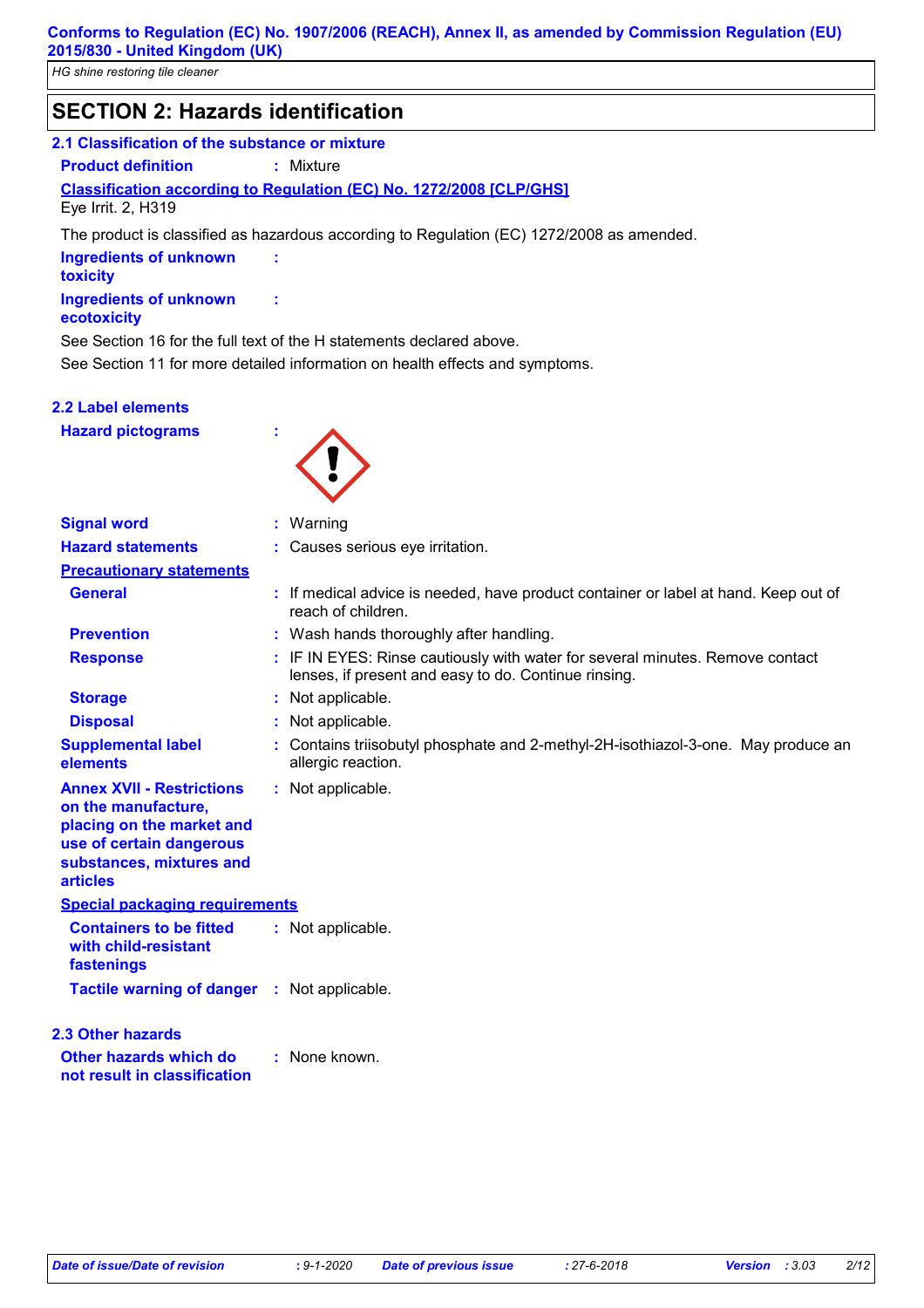# **SECTION 3: Composition/information on ingredients**

| <b>Product/ingredient name</b> | <b>Identifiers</b>                                                 | $\frac{9}{6}$ | <b>Regulation (EC) No.</b><br>1272/2008 [CLP]                                                              | <b>Type</b> |
|--------------------------------|--------------------------------------------------------------------|---------------|------------------------------------------------------------------------------------------------------------|-------------|
| Isotridecanol, ethoxylated     | REACH #:<br>01-2119976362-32<br>$EC: 500-241-6$<br>CAS: 69011-36-5 | $\geq 1 - 5$  | Acute Tox. 4, H302<br>Eye Dam. 1, H318                                                                     | $[1]$       |
| triisobutyl phosphate          | $EC: 204-798-3$<br>CAS: 126-71-6                                   | <1            | <b>Skin Sens. 1, H317</b><br>See Section 16 for<br>the full text of the H<br>statements declared<br>above. | [1] [2]     |

There are no additional ingredients present which, within the current knowledge of the supplier and in the concentrations applicable, are classified as hazardous to health or the environment, are PBTs, vPvBs or Substances of equivalent concern, or have been assigned a workplace exposure limit and hence require reporting in this section.

**Type** 

[1] Substance classified with a health or environmental hazard

[2] Substance with a workplace exposure limit

[3] Substance meets the criteria for PBT according to Regulation (EC) No. 1907/2006, Annex XIII

[4] Substance meets the criteria for vPvB according to Regulation (EC) No. 1907/2006, Annex XIII

[5] Substance of equivalent concern

[6] Additional disclosure due to company policy

Occupational exposure limits, if available, are listed in Section 8.

### **SECTION 4: First aid measures**

### **4.1 Description of first aid measures**

| Eye contact                       | : Immediately flush eyes with plenty of water, occasionally lifting the upper and lower<br>eyelids. Check for and remove any contact lenses. Continue to rinse for at least 10<br>minutes. Get medical attention. |
|-----------------------------------|-------------------------------------------------------------------------------------------------------------------------------------------------------------------------------------------------------------------|
| <b>Inhalation</b>                 | : Get medical attention if symptoms occur. Remove victim to fresh air and keep at<br>rest in a position comfortable for breathing.                                                                                |
| <b>Skin contact</b>               | : Flush contaminated skin with plenty of water. Remove contaminated clothing and<br>shoes. Get medical attention if symptoms occur. Wash clothing before reuse.<br>Clean shoes thoroughly before reuse.           |
| <b>Ingestion</b>                  | : Get medical attention if adverse health effects persist or are severe.                                                                                                                                          |
| <b>Protection of first-aiders</b> | : No action shall be taken involving any personal risk or without suitable training. It<br>may be dangerous to the person providing aid to give mouth-to-mouth resuscitation.                                     |

### **4.2 Most important symptoms and effects, both acute and delayed**

#### **Over-exposure signs/symptoms**

| <b>Eye contact</b>  | : Adverse symptoms may include the following:<br>pain or irritation<br>watering<br>redness |
|---------------------|--------------------------------------------------------------------------------------------|
| <b>Inhalation</b>   | : No specific data.                                                                        |
| <b>Skin contact</b> | : No specific data.                                                                        |
| <b>Ingestion</b>    | : No specific data.                                                                        |

| 4.3 Indication of any immediate medical attention and special treatment needed |                                                                                                                                |  |  |
|--------------------------------------------------------------------------------|--------------------------------------------------------------------------------------------------------------------------------|--|--|
| <b>Notes to physician</b>                                                      | : Treat symptomatically. Contact poison treatment specialist immediately if large<br>quantities have been ingested or inhaled. |  |  |
| <b>Specific treatments</b>                                                     | : No specific treatment.                                                                                                       |  |  |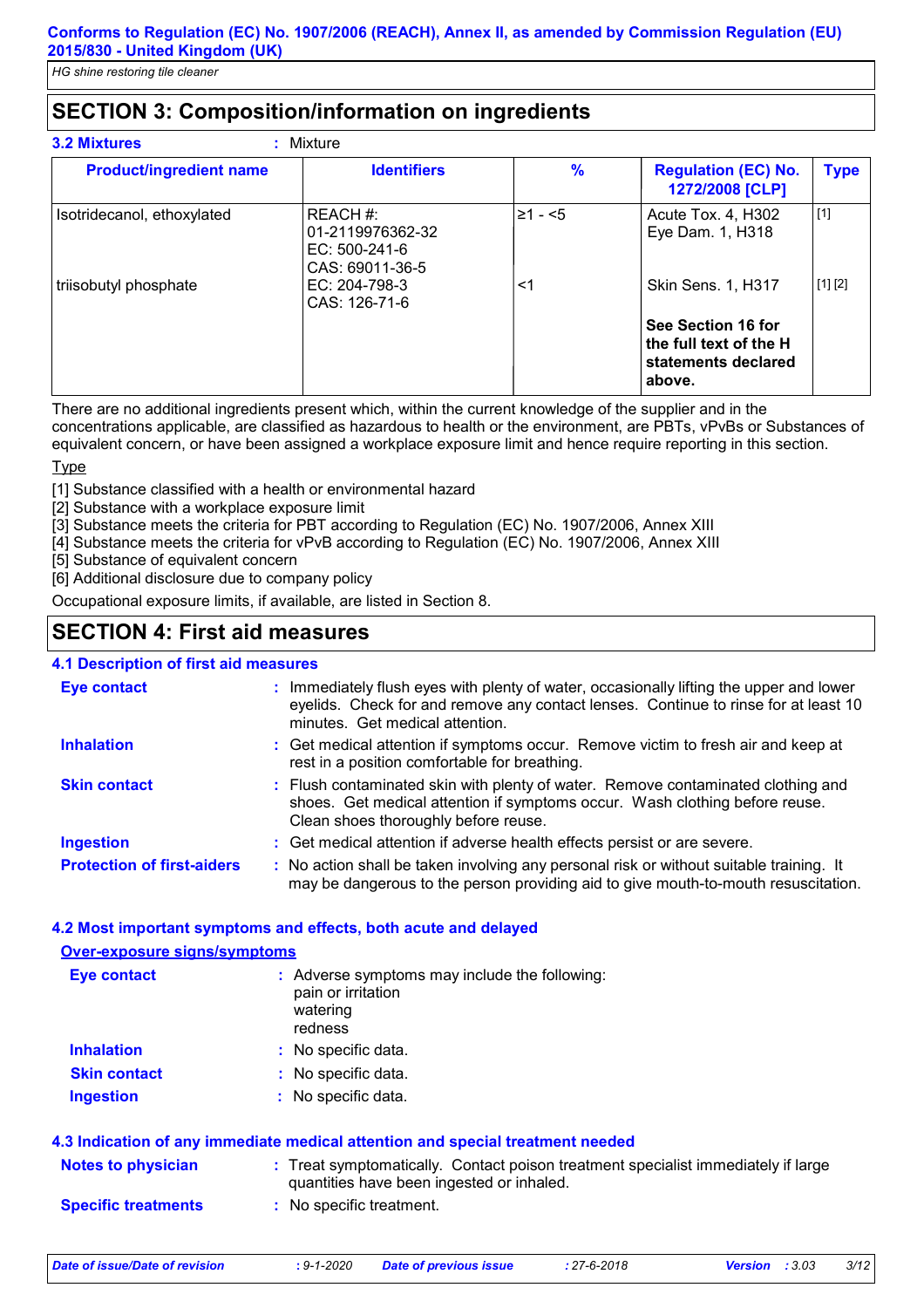# **SECTION 5: Firefighting measures**

| 5.1 Extinguishing media                                  |                                                                                                                                                                                                                                                                                                                                                                       |
|----------------------------------------------------------|-----------------------------------------------------------------------------------------------------------------------------------------------------------------------------------------------------------------------------------------------------------------------------------------------------------------------------------------------------------------------|
| <b>Suitable extinguishing</b><br>media                   | : Not applicable                                                                                                                                                                                                                                                                                                                                                      |
| <b>Unsuitable extinguishing</b><br>media                 | : Not applicable                                                                                                                                                                                                                                                                                                                                                      |
|                                                          | 5.2 Special hazards arising from the substance or mixture                                                                                                                                                                                                                                                                                                             |
| <b>Hazards from the</b><br>substance or mixture          | : In a fire or if heated, a pressure increase will occur and the container may burst.                                                                                                                                                                                                                                                                                 |
| <b>Hazardous combustion</b><br>products                  | : Decomposition products may include the following materials:<br>carbon dioxide<br>carbon monoxide                                                                                                                                                                                                                                                                    |
| <b>5.3 Advice for firefighters</b>                       |                                                                                                                                                                                                                                                                                                                                                                       |
| <b>Special protective actions</b><br>for fire-fighters   | : Promptly isolate the scene by removing all persons from the vicinity of the incident if<br>there is a fire. No action shall be taken involving any personal risk or without<br>suitable training.                                                                                                                                                                   |
| <b>Special protective</b><br>equipment for fire-fighters | : Fire-fighters should wear appropriate protective equipment and self-contained<br>breathing apparatus (SCBA) with a full face-piece operated in positive pressure<br>mode. Clothing for fire-fighters (including helmets, protective boots and gloves)<br>conforming to European standard EN 469 will provide a basic level of protection for<br>chemical incidents. |

# **SECTION 6: Accidental release measures**

### **6.1 Personal precautions, protective equipment and emergency procedures**

| For non-emergency<br>personnel                           | : No action shall be taken involving any personal risk or without suitable training.<br>Evacuate surrounding areas. Keep unnecessary and unprotected personnel from<br>entering. Do not touch or walk through spilt material. Avoid breathing vapour or<br>mist. Provide adequate ventilation. Wear appropriate respirator when ventilation is<br>inadequate. Put on appropriate personal protective equipment.                                                                                                                                                                                   |
|----------------------------------------------------------|---------------------------------------------------------------------------------------------------------------------------------------------------------------------------------------------------------------------------------------------------------------------------------------------------------------------------------------------------------------------------------------------------------------------------------------------------------------------------------------------------------------------------------------------------------------------------------------------------|
| For emergency responders :                               | If specialised clothing is required to deal with the spillage, take note of any<br>information in Section 8 on suitable and unsuitable materials. See also the<br>information in "For non-emergency personnel".                                                                                                                                                                                                                                                                                                                                                                                   |
| <b>6.2 Environmental</b><br>precautions                  | : Avoid dispersal of spilt material and runoff and contact with soil, waterways, drains<br>and sewers. Inform the relevant authorities if the product has caused environmental<br>pollution (sewers, waterways, soil or air).                                                                                                                                                                                                                                                                                                                                                                     |
| 6.3 Methods and material for containment and cleaning up |                                                                                                                                                                                                                                                                                                                                                                                                                                                                                                                                                                                                   |
| <b>Small spill</b>                                       | : Stop leak if without risk. Move containers from spill area. Dilute with water and mop<br>up if water-soluble. Alternatively, or if water-insoluble, absorb with an inert dry<br>material and place in an appropriate waste disposal container. Dispose of via a<br>licensed waste disposal contractor.                                                                                                                                                                                                                                                                                          |
| <b>Large spill</b>                                       | : Stop leak if without risk. Move containers from spill area. Approach the release<br>from upwind. Prevent entry into sewers, water courses, basements or confined<br>areas. Wash spillages into an effluent treatment plant or proceed as follows.<br>Contain and collect spillage with non-combustible, absorbent material e.g. sand,<br>earth, vermiculite or diatomaceous earth and place in container for disposal<br>according to local regulations. Dispose of via a licensed waste disposal contractor.<br>Contaminated absorbent material may pose the same hazard as the spilt product. |
| <b>6.4 Reference to other</b><br><b>sections</b>         | : See Section 1 for emergency contact information.<br>See Section 8 for information on appropriate personal protective equipment.<br>See Section 13 for additional waste treatment information.                                                                                                                                                                                                                                                                                                                                                                                                   |

*Date of issue/Date of revision* **:** *9-1-2020 Date of previous issue : 27-6-2018 Version : 3.03 4/12*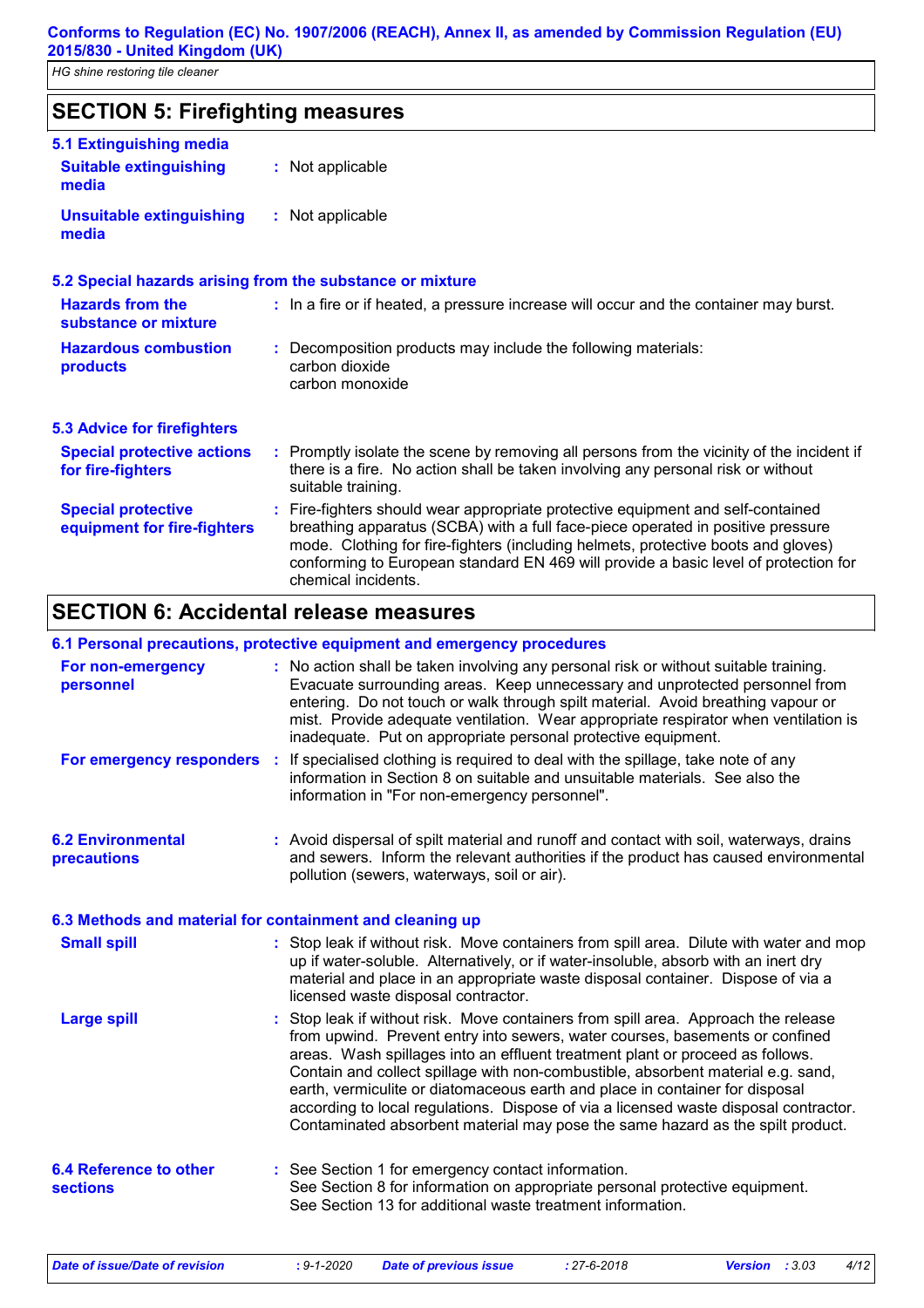# **SECTION 7: Handling and storage**

The information in this section contains generic advice and guidance. The list of Identified Uses in Section 1 should be consulted for any available use-specific information provided in the Exposure Scenario(s).

### **7.1 Precautions for safe handling**

| <b>Protective measures</b>                       | : Put on appropriate personal protective equipment (see Section 8). Do not ingest.<br>Avoid contact with eyes, skin and clothing. Avoid breathing vapour or mist. Keep in<br>the original container or an approved alternative made from a compatible material,<br>kept tightly closed when not in use. Empty containers retain product residue and<br>can be hazardous. Do not reuse container. |
|--------------------------------------------------|--------------------------------------------------------------------------------------------------------------------------------------------------------------------------------------------------------------------------------------------------------------------------------------------------------------------------------------------------------------------------------------------------|
| <b>Advice on general</b><br>occupational hygiene | : Eating, drinking and smoking should be prohibited in areas where this material is<br>handled, stored and processed. Workers should wash hands and face before<br>eating, drinking and smoking. Remove contaminated clothing and protective<br>equipment before entering eating areas. See also Section 8 for additional<br>information on hygiene measures.                                    |

### **7.2 Conditions for safe storage, including any incompatibilities**

Store in accordance with local regulations. Store in original container protected from direct sunlight in a dry, cool and well-ventilated area, away from incompatible materials (see Section 10) and food and drink. Keep container tightly closed and sealed until ready for use. Containers that have been opened must be carefully resealed and kept upright to prevent leakage. Do not store in unlabelled containers. Use appropriate containment to avoid environmental contamination. See Section 10 for incompatible materials before handling or use.

| 7.3 Specific end use(s) |  |  |
|-------------------------|--|--|
| <b>Docommondatione</b>  |  |  |

| <b>Recommendations</b>                         | ٠                |
|------------------------------------------------|------------------|
| <b>Industrial sector specific</b><br>solutions | : Not available. |

### **SECTION 8: Exposure controls/personal protection**

The information in this section contains generic advice and guidance. Information is provided based on typical anticipated uses of the product. Additional measures might be required for bulk handling or other uses that could significantly increase worker exposure or environmental releases.

### **8.1 Control parameters**

#### **Occupational exposure limits**

| <b>Product/ingredient name</b>              |           | <b>Exposure limit values</b>                                                                                                                                                                                                                                                                                                                                                                                                                                                                                                                                                                                                                                                                                                                                                                                                                                                                                                                                                                                        |
|---------------------------------------------|-----------|---------------------------------------------------------------------------------------------------------------------------------------------------------------------------------------------------------------------------------------------------------------------------------------------------------------------------------------------------------------------------------------------------------------------------------------------------------------------------------------------------------------------------------------------------------------------------------------------------------------------------------------------------------------------------------------------------------------------------------------------------------------------------------------------------------------------------------------------------------------------------------------------------------------------------------------------------------------------------------------------------------------------|
| triisobutyl phosphate                       |           | EH40/2005 WELs (United Kingdom (UK), 12/2011).<br>STEL: 5 mg/m <sup>3</sup> 15 minutes.<br>TWA: 5 mg/m <sup>3</sup> 8 hours.                                                                                                                                                                                                                                                                                                                                                                                                                                                                                                                                                                                                                                                                                                                                                                                                                                                                                        |
| <b>Recommended monitoring</b><br>procedures | required. | If this product contains ingredients with exposure limits, personal, workplace<br>atmosphere or biological monitoring may be required to determine the effectiveness<br>of the ventilation or other control measures and/or the necessity to use respiratory<br>protective equipment. Reference should be made to monitoring standards, such as<br>the following: European Standard EN 689 (Workplace atmospheres - Guidance for<br>the assessment of exposure by inhalation to chemical agents for comparison with<br>limit values and measurement strategy) European Standard EN 14042 (Workplace<br>atmospheres - Guide for the application and use of procedures for the assessment<br>of exposure to chemical and biological agents) European Standard EN 482<br>(Workplace atmospheres - General requirements for the performance of procedures<br>for the measurement of chemical agents) Reference to national guidance<br>documents for methods for the determination of hazardous substances will also be |
| <b>DNELS/DMELS</b>                          |           |                                                                                                                                                                                                                                                                                                                                                                                                                                                                                                                                                                                                                                                                                                                                                                                                                                                                                                                                                                                                                     |

No DNELs/DMELs available.

#### **PNECs**

No PNECs available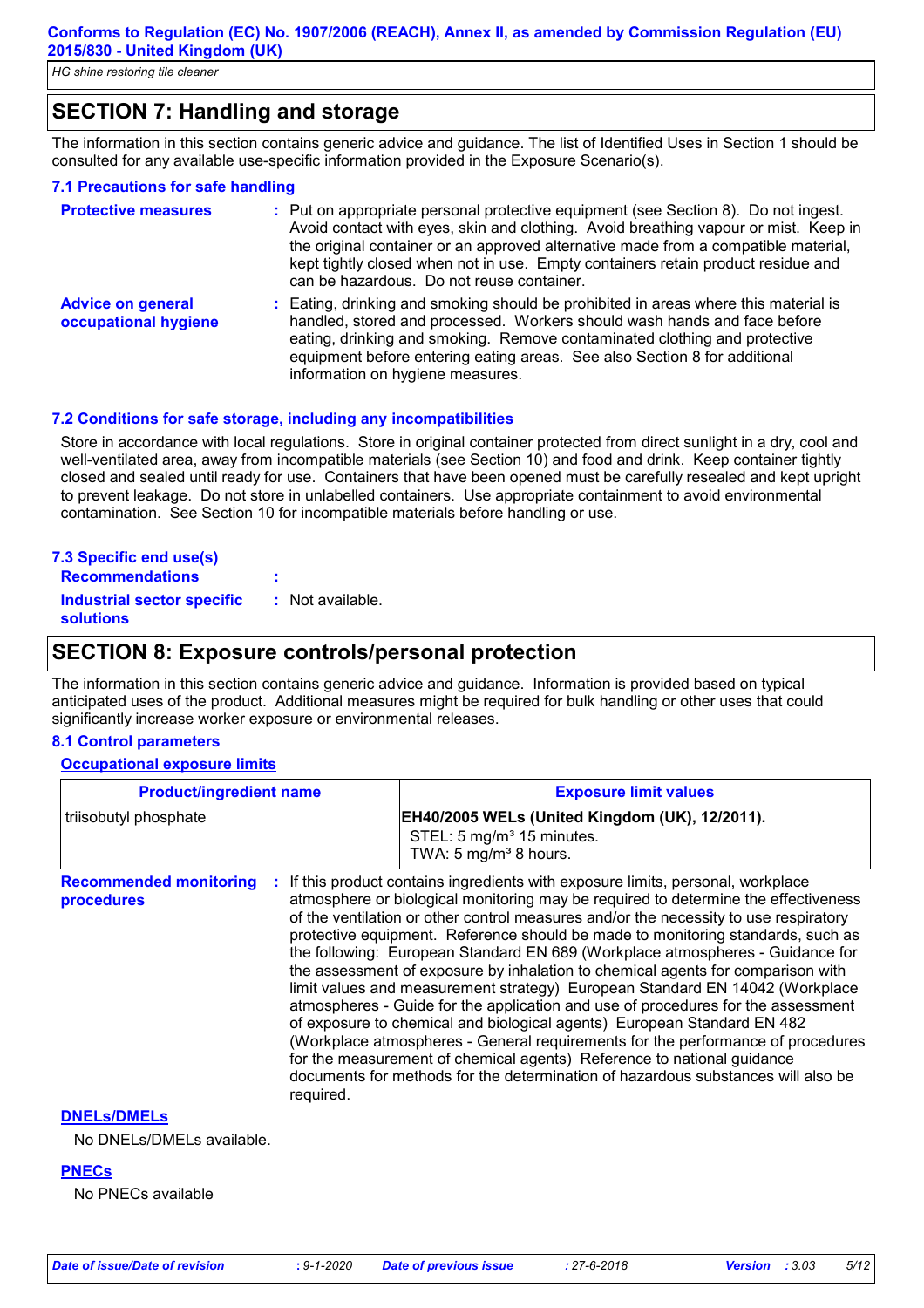|  | <b>SECTION 8: Exposure controls/personal protection</b> |
|--|---------------------------------------------------------|
|--|---------------------------------------------------------|

| <b>8.2 Exposure controls</b>                      |                                                                                                                                                                                                                                                                                                                                                                                                   |
|---------------------------------------------------|---------------------------------------------------------------------------------------------------------------------------------------------------------------------------------------------------------------------------------------------------------------------------------------------------------------------------------------------------------------------------------------------------|
| <b>Appropriate engineering</b><br><b>controls</b> | : Good general ventilation should be sufficient to control worker exposure to airborne<br>contaminants.                                                                                                                                                                                                                                                                                           |
| <b>Individual protection measures</b>             |                                                                                                                                                                                                                                                                                                                                                                                                   |
| <b>Hygiene measures</b>                           | : Wash hands, forearms and face thoroughly after handling chemical products,<br>before eating, smoking and using the lavatory and at the end of the working period.<br>Appropriate techniques should be used to remove potentially contaminated clothing.<br>Wash contaminated clothing before reusing. Ensure that eyewash stations and<br>safety showers are close to the workstation location. |
| <b>Eye/face protection</b>                        | : Safety eyewear complying with an approved standard should be used when a risk<br>assessment indicates this is necessary to avoid exposure to liquid splashes, mists,<br>gases or dusts. If contact is possible, the following protection should be worn,<br>unless the assessment indicates a higher degree of protection: chemical splash<br>goggles.                                          |
| <b>Skin protection</b>                            |                                                                                                                                                                                                                                                                                                                                                                                                   |
| <b>Hand protection</b>                            | : Not applicable                                                                                                                                                                                                                                                                                                                                                                                  |
| <b>Body protection</b>                            | : Personal protective equipment for the body should be selected based on the task<br>being performed and the risks involved and should be approved by a specialist<br>before handling this product.                                                                                                                                                                                               |
| <b>Other skin protection</b>                      | : Appropriate footwear and any additional skin protection measures should be<br>selected based on the task being performed and the risks involved and should be<br>approved by a specialist before handling this product.                                                                                                                                                                         |
| <b>Respiratory protection</b>                     | : Based on the hazard and potential for exposure, select a respirator that meets the<br>appropriate standard or certification. Respirators must be used according to a<br>respiratory protection program to ensure proper fitting, training, and other important<br>aspects of use.                                                                                                               |
| <b>Thermal hazards</b>                            |                                                                                                                                                                                                                                                                                                                                                                                                   |
| <b>Environmental exposure</b><br>controls         | Emissions from ventilation or work process equipment should be checked to<br>÷.<br>ensure they comply with the requirements of environmental protection legislation.<br>In some cases, fume scrubbers, filters or engineering modifications to the process<br>equipment will be necessary to reduce emissions to acceptable levels.                                                               |

### **SECTION 9: Physical and chemical properties**

| <u>9. Filiofination on basic physical and chemical properties</u> |
|-------------------------------------------------------------------|
|                                                                   |
| Liquid.                                                           |
| White.                                                            |
| Characteristic.                                                   |
| : Not available.                                                  |
| 8,8 [Conc. (% w/w): 100%]                                         |
| : Not available.                                                  |
| $: 100^{\circ}$ C                                                 |
| $:$ Not available.                                                |
| : Not available.                                                  |
| $:$ Not available.                                                |
| $:$ Not available.                                                |
| Not available.                                                    |
| Not available.                                                    |
| 1,01                                                              |
| Not available.                                                    |
|                                                                   |

| 9.1 Information on basic physical and chemical properties |  |  |  |  |
|-----------------------------------------------------------|--|--|--|--|
|                                                           |  |  |  |  |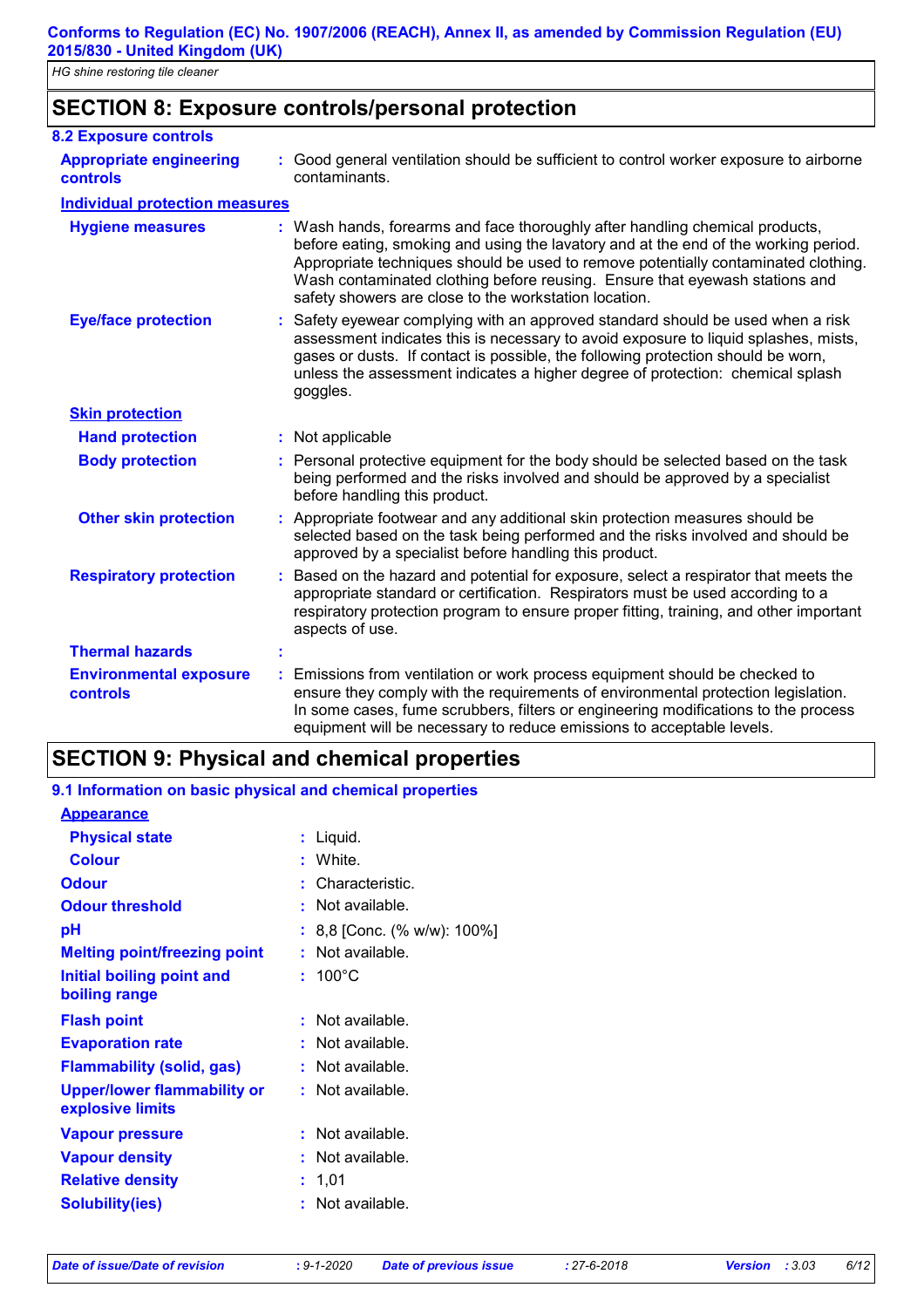| <b>SECTION 9: Physical and chemical properties</b>                |  |                             |  |
|-------------------------------------------------------------------|--|-----------------------------|--|
| <b>Partition coefficient: n-octanol/: Not available.</b><br>water |  |                             |  |
| <b>Auto-ignition temperature</b>                                  |  | $:$ Not available.          |  |
| <b>Decomposition temperature</b>                                  |  | $\therefore$ Not available. |  |
| <b>Viscosity</b>                                                  |  | $:$ Not available.          |  |
| <b>Explosive properties</b>                                       |  | $:$ Not available.          |  |
| <b>Oxidising properties</b>                                       |  | $:$ Not available.          |  |
| 9.2 Other information                                             |  |                             |  |
| <b>Solubility in water</b>                                        |  | $:$ Not available.          |  |

No additional information.

# **SECTION 10: Stability and reactivity**

| <b>10.1 Reactivity</b>                            | : No specific test data related to reactivity available for this product or its ingredients.              |
|---------------------------------------------------|-----------------------------------------------------------------------------------------------------------|
| <b>10.2 Chemical stability</b>                    | : The product is stable.                                                                                  |
| <b>10.3 Possibility of</b><br>hazardous reactions | : Under normal conditions of storage and use, hazardous reactions will not occur.                         |
| <b>10.4 Conditions to avoid</b>                   | Not applicable                                                                                            |
| 10.5 Incompatible materials                       | : No specific data.                                                                                       |
| <b>10.6 Hazardous</b><br>decomposition products   | : Under normal conditions of storage and use, hazardous decomposition products<br>should not be produced. |

# **SECTION 11: Toxicological information**

### **11.1 Information on toxicological effects**

### **Acute toxicity**

| <b>Product/ingredient name</b> | Result    | <b>Species</b> | <b>Dose</b> | <b>Exposure</b> |
|--------------------------------|-----------|----------------|-------------|-----------------|
| triisobutyl phosphate          | LD50 Oral | Rat            | >5 g/kg     |                 |

**Conclusion/Summary :** Not available.

### **Acute toxicity estimates**

Not available.

### **Irritation/Corrosion**

| <b>Product/ingredient name</b>      | <b>Result</b>            | <b>Species</b> | <b>Score</b>             | <b>Exposure</b>            | <b>Observation</b>       |
|-------------------------------------|--------------------------|----------------|--------------------------|----------------------------|--------------------------|
| (2-methoxymethylethoxy)<br>propanol | Eyes - Mild irritant     | Human          | $\overline{\phantom{0}}$ | 8 milligrams               |                          |
|                                     | Eyes - Mild irritant     | Rabbit         | $\overline{\phantom{0}}$ | 24 hours 500<br>milligrams |                          |
|                                     | Skin - Mild irritant     | Rabbit         | $\overline{\phantom{0}}$ | 500<br>milligrams          |                          |
| triisobutyl phosphate               | Eyes - Moderate irritant | Rabbit         | $\overline{\phantom{a}}$ | 100<br>microliters         |                          |
|                                     | Skin - Moderate irritant | Rabbit         |                          | 500<br>microliters         | $\overline{\phantom{0}}$ |
| <b>Conclusion/Summary</b>           | : Not available.         |                |                          |                            |                          |
| <b>Sensitisation</b>                |                          |                |                          |                            |                          |
| <b>Conclusion/Summary</b>           | : Not available.         |                |                          |                            |                          |

*Date of issue/Date of revision* **:** *9-1-2020 Date of previous issue : 27-6-2018 Version : 3.03 7/12*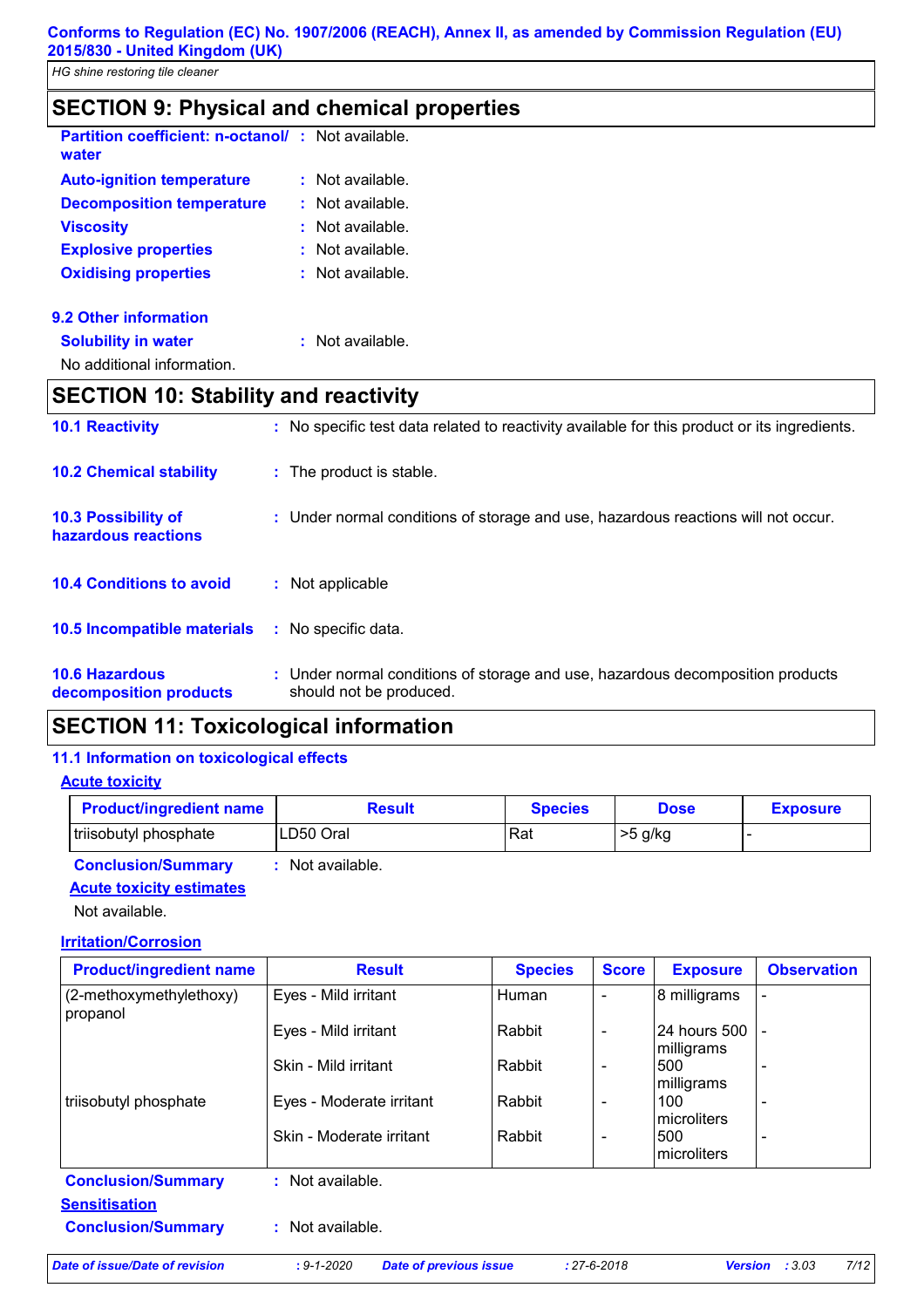# **SECTION 11: Toxicological information**

| <b>Mutagenicity</b>                                       |                                                                                            |      |
|-----------------------------------------------------------|--------------------------------------------------------------------------------------------|------|
| <b>Conclusion/Summary</b>                                 | : Not available.                                                                           |      |
| <b>Carcinogenicity</b>                                    |                                                                                            |      |
| <b>Conclusion/Summary</b>                                 | : Not available.                                                                           |      |
| <b>Reproductive toxicity</b>                              |                                                                                            |      |
| <b>Conclusion/Summary</b>                                 | : Not available.                                                                           |      |
| <b>Teratogenicity</b>                                     |                                                                                            |      |
| <b>Conclusion/Summary</b>                                 | : Not available.                                                                           |      |
| <b>Specific target organ toxicity (single exposure)</b>   |                                                                                            |      |
| Not available.                                            |                                                                                            |      |
| <b>Specific target organ toxicity (repeated exposure)</b> |                                                                                            |      |
| Not available.                                            |                                                                                            |      |
| <b>Aspiration hazard</b>                                  |                                                                                            |      |
| Not available.                                            |                                                                                            |      |
|                                                           |                                                                                            |      |
| <b>Information on likely routes</b>                       | : Not available.                                                                           |      |
| of exposure                                               |                                                                                            |      |
| <b>Potential acute health effects</b>                     |                                                                                            |      |
| <b>Eye contact</b>                                        | : Causes serious eye irritation.                                                           |      |
| <b>Inhalation</b>                                         | : No known significant effects or critical hazards.                                        |      |
| <b>Skin contact</b>                                       | : No known significant effects or critical hazards.                                        |      |
| <b>Ingestion</b>                                          | : No known significant effects or critical hazards.                                        |      |
|                                                           | Symptoms related to the physical, chemical and toxicological characteristics               |      |
|                                                           |                                                                                            |      |
| <b>Eye contact</b>                                        | : Adverse symptoms may include the following:<br>pain or irritation                        |      |
|                                                           | watering                                                                                   |      |
|                                                           | redness                                                                                    |      |
| <b>Inhalation</b>                                         | No specific data.                                                                          |      |
| <b>Skin contact</b>                                       | No specific data.                                                                          |      |
| <b>Ingestion</b>                                          | : No specific data.                                                                        |      |
|                                                           | Delayed and immediate effects as well as chronic effects from short and long-term exposure |      |
| <b>Short term exposure</b>                                |                                                                                            |      |
| <b>Potential immediate</b>                                | : Not available.                                                                           |      |
| effects                                                   |                                                                                            |      |
| <b>Potential delayed effects</b>                          | : Not available.                                                                           |      |
| <b>Long term exposure</b>                                 |                                                                                            |      |
| <b>Potential immediate</b>                                | : Not available.                                                                           |      |
| effects                                                   |                                                                                            |      |
| <b>Potential delayed effects</b>                          | : Not available.                                                                           |      |
| <b>Potential chronic health effects</b>                   |                                                                                            |      |
| Not available.                                            |                                                                                            |      |
| <b>Conclusion/Summary</b>                                 | : Not available.                                                                           |      |
| <b>General</b>                                            | No known significant effects or critical hazards.                                          |      |
| <b>Carcinogenicity</b>                                    | No known significant effects or critical hazards.                                          |      |
| <b>Mutagenicity</b>                                       | No known significant effects or critical hazards.                                          |      |
| <b>Teratogenicity</b>                                     | : No known significant effects or critical hazards.                                        |      |
|                                                           |                                                                                            |      |
| <b>Date of issue/Date of revision</b>                     | $: 9 - 1 - 2020$<br>$: 27 - 6 - 2018$<br><b>Date of previous issue</b><br>Version : 3.03   | 8/12 |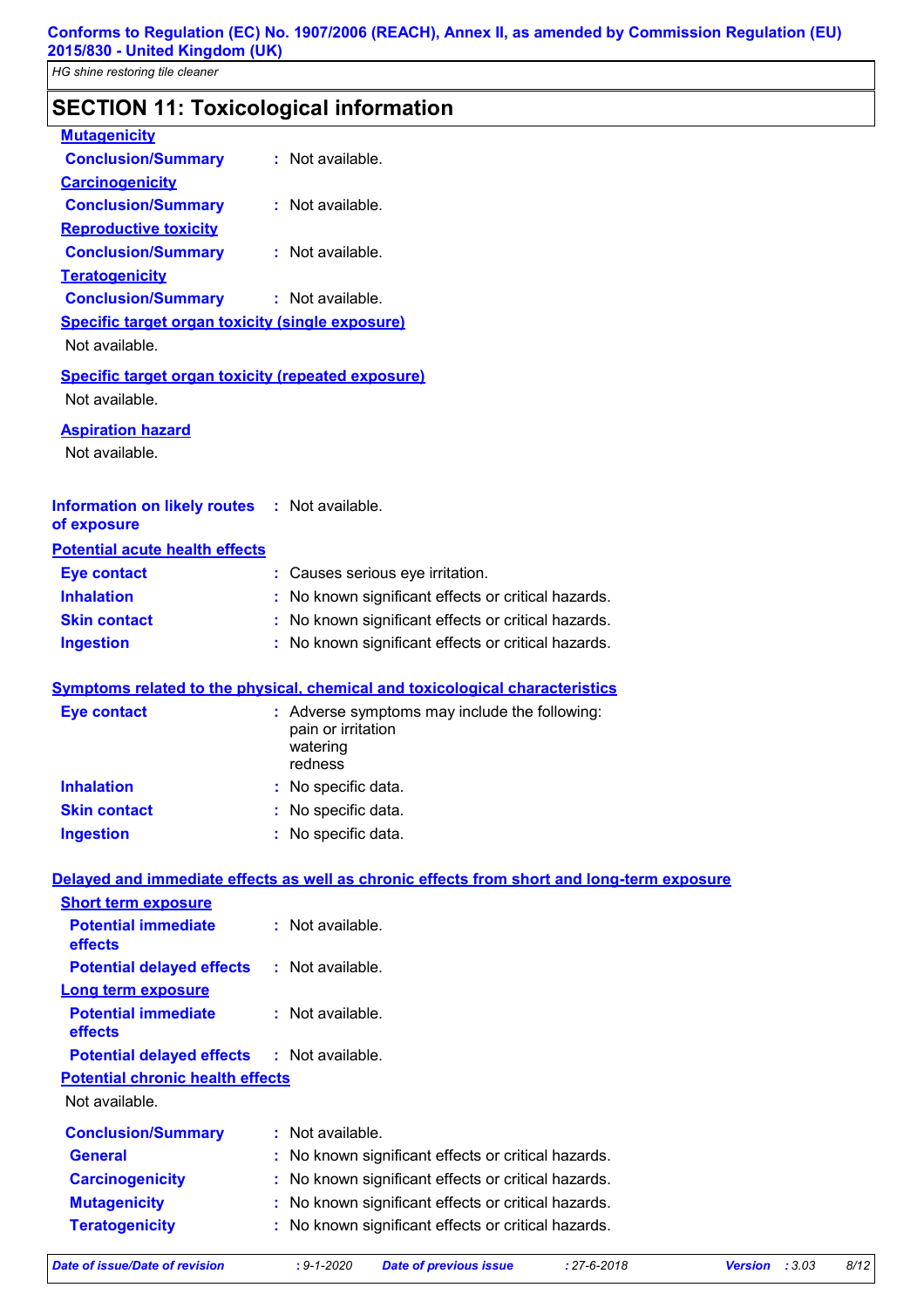#### **Conforms to Regulation (EC) No. 1907/2006 (REACH), Annex II, as amended by Commission Regulation (EU) 2015/830 - United Kingdom (UK)**

*HG shine restoring tile cleaner*

### **SECTION 11: Toxicological information**

- **Developmental effects :** No known significant effects or critical hazards.
- **Fertility effects :** No known significant effects or critical hazards.

### **Other information :** Not available.

### **SECTION 12: Ecological information**

### **12.1 Toxicity**

**Conclusion/Summary :** Not available.

### **12.2 Persistence and degradability**

**Conclusion/Summary :** Not available.

### **12.3 Bioaccumulative potential**

| <b>Product/ingredient name</b> LogP <sub>ow</sub> |       | <b>BCF</b> | <b>Potential</b> |
|---------------------------------------------------|-------|------------|------------------|
| $(2$ -methoxymethylethoxy)                        | 0.004 |            | <b>I</b> low     |
| propanol                                          |       |            |                  |

| <b>12.4 Mobility in soil</b>                            |                  |
|---------------------------------------------------------|------------------|
| <b>Soil/water partition</b><br><b>coefficient (Koc)</b> | : Not available. |
| <b>Mobility</b>                                         | : Not available. |

### **12.5 Results of PBT and vPvB assessment**

| <b>PBT</b>  | : Not applicable. |
|-------------|-------------------|
| <b>vPvB</b> | : Not applicable. |

**12.6 Other adverse effects** : No known significant effects or critical hazards.

### **SECTION 13: Disposal considerations**

The information in this section contains generic advice and guidance. The list of Identified Uses in Section 1 should be consulted for any available use-specific information provided in the Exposure Scenario(s).

### **13.1 Waste treatment methods**

| <b>Product</b>             |                                                                                                                                                                                                                                                                                                                                                                                                                                                                                                                                                      |
|----------------------------|------------------------------------------------------------------------------------------------------------------------------------------------------------------------------------------------------------------------------------------------------------------------------------------------------------------------------------------------------------------------------------------------------------------------------------------------------------------------------------------------------------------------------------------------------|
| <b>Methods of disposal</b> | : The generation of waste should be avoided or minimised wherever possible.<br>Disposal of this product, solutions and any by-products should at all times comply<br>with the requirements of environmental protection and waste disposal legislation<br>and any regional local authority requirements. Dispose of surplus and non-<br>recyclable products via a licensed waste disposal contractor. Waste should not be<br>disposed of untreated to the sewer unless fully compliant with the requirements of<br>all authorities with jurisdiction. |
| <b>Hazardous waste</b>     | : The classification of the product may meet the criteria for a hazardous waste.                                                                                                                                                                                                                                                                                                                                                                                                                                                                     |
| <b>Packaging</b>           |                                                                                                                                                                                                                                                                                                                                                                                                                                                                                                                                                      |
| <b>Methods of disposal</b> | : The generation of waste should be avoided or minimised wherever possible. Waste<br>packaging should be recycled. Incineration or landfill should only be considered<br>when recycling is not feasible.                                                                                                                                                                                                                                                                                                                                             |
| <b>Special precautions</b> | : This material and its container must be disposed of in a safe way. Care should be<br>taken when handling emptied containers that have not been cleaned or rinsed out.<br>Empty containers or liners may retain some product residues. Avoid dispersal of<br>spilt material and runoff and contact with soil, waterways, drains and sewers.                                                                                                                                                                                                         |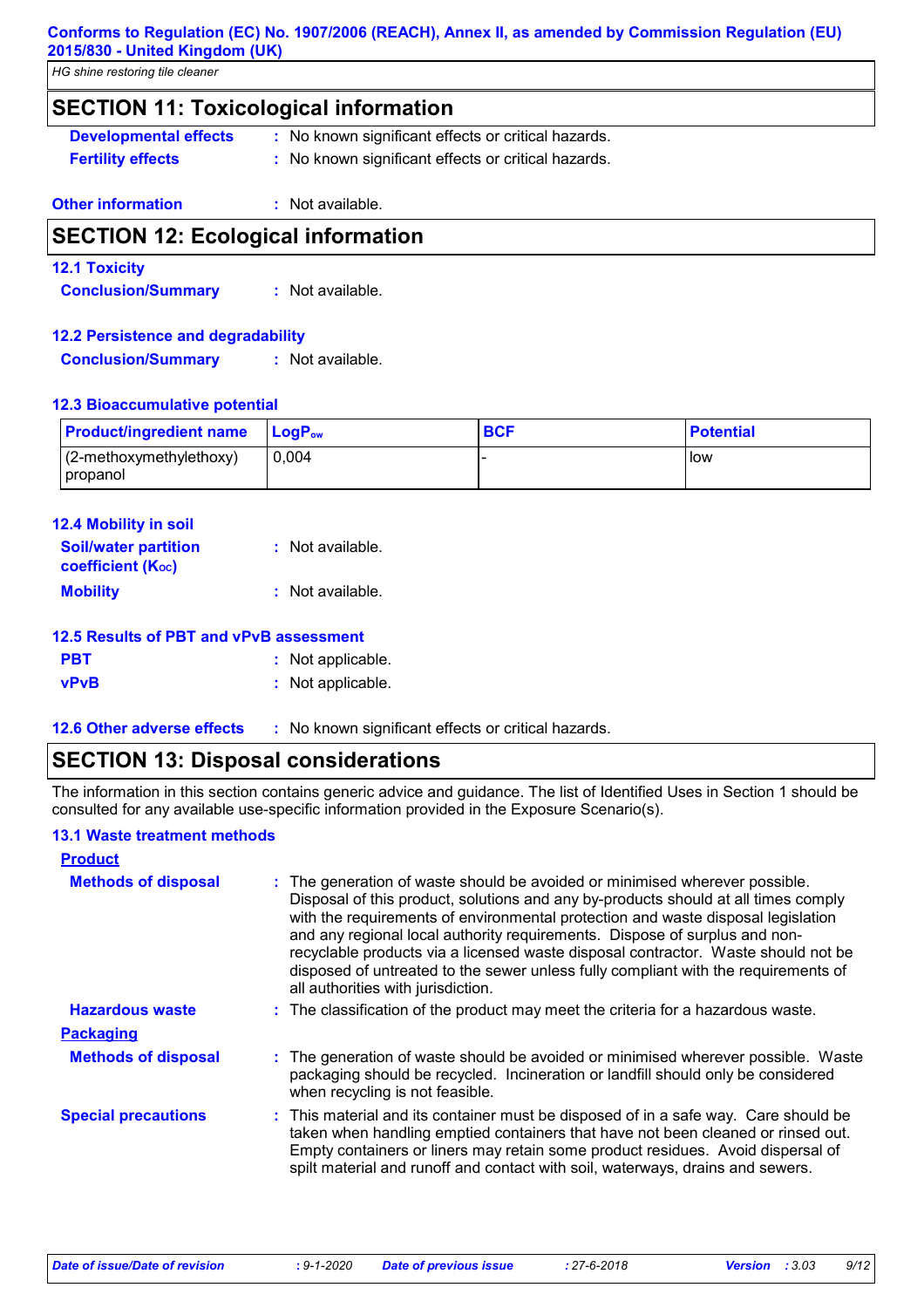### **SECTION 14: Transport information**

|                                           | <b>ADR/RID</b>           | <b>ADN</b>     | <b>IMDG</b>    | <b>IATA</b>    |
|-------------------------------------------|--------------------------|----------------|----------------|----------------|
| 14.1 UN number                            | Not regulated.           | Not regulated. | Not regulated. | Not regulated. |
| 14.2 UN proper<br>shipping name           | $\overline{\phantom{0}}$ |                |                |                |
| <b>14.3 Transport</b><br>hazard class(es) |                          |                |                |                |
| <b>14.4 Packing</b><br>group              |                          |                |                |                |
| 14.5<br><b>Environmental</b><br>hazards   | No.                      | No.            | No.            | No.            |
| <b>Additional</b><br>information          |                          |                |                |                |

**14.6 Special precautions for : Transport within user's premises:** always transport in closed containers that are **user** upright and secure. Ensure that persons transporting the product know what to do in the event of an accident or spillage.

**14.7 Transport in bulk :** Not applicable.

**according to Annex II of Marpol and the IBC Code**

### **SECTION 15: Regulatory information**

**15.1 Safety, health and environmental regulations/legislation specific for the substance or mixture**

**EU Regulation (EC) No. 1907/2006 (REACH)**

**Annex XIV - List of substances subject to authorisation**

### **Annex XIV**

None of the components are listed.

**Substances of very high concern**

None of the components are listed.

**Annex XVII - Restrictions on the manufacture, placing on the market and use of certain dangerous substances, mixtures and articles** : Not applicable.

#### **Other EU regulations**

**Europe inventory :** Not determined. **Black List Chemicals (76/464/EEC) :**

### **Ozone depleting substances (1005/2009/EU)**

Not listed.

### **Prior Informed Consent (PIC) (649/2012/EU)**

Not listed.

#### **Seveso Directive**

This product is not controlled under the Seveso Directive.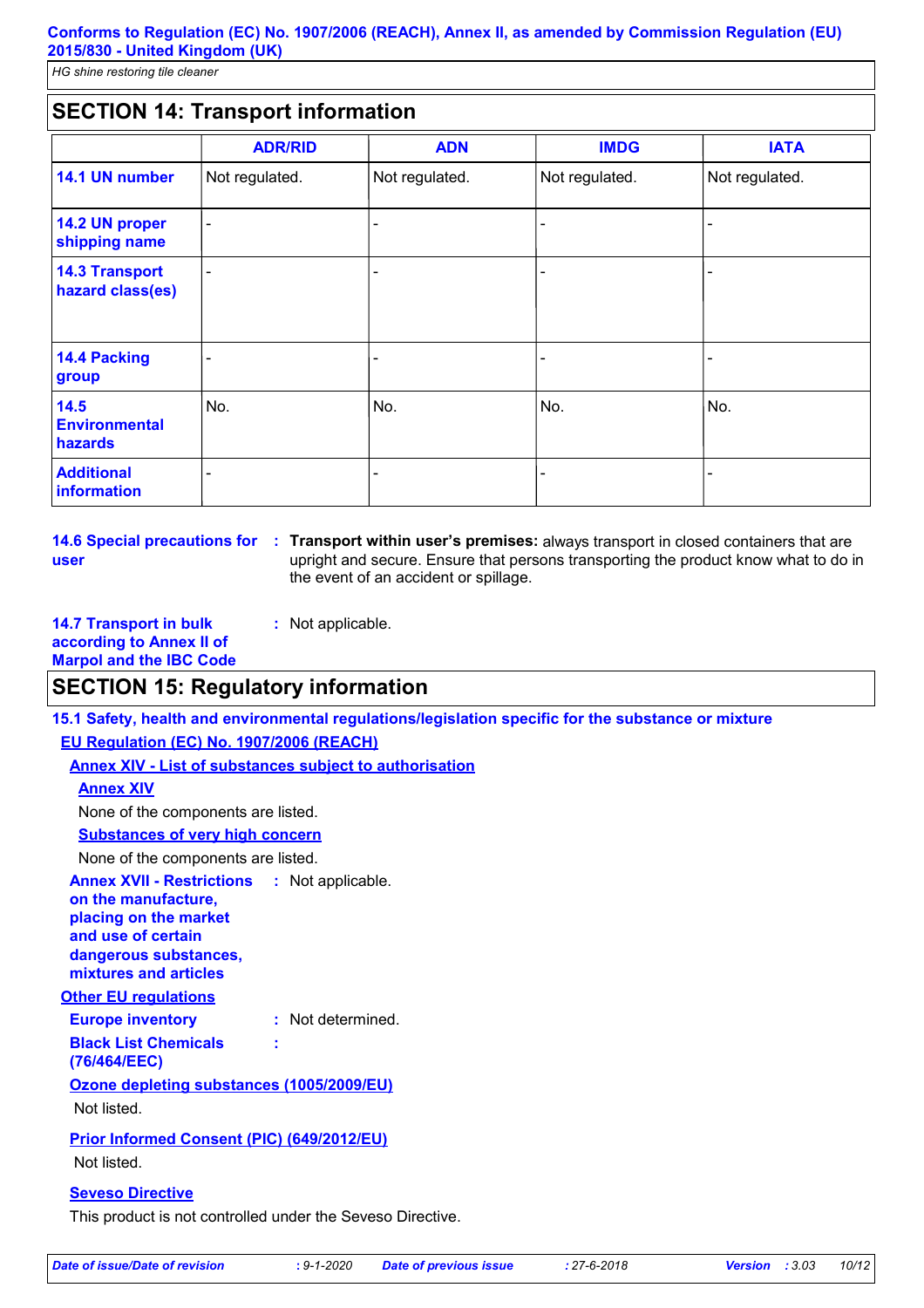| <b>SECTION 15: Regulatory information</b>                                   |                                                                                                  |                                                                                    |  |
|-----------------------------------------------------------------------------|--------------------------------------------------------------------------------------------------|------------------------------------------------------------------------------------|--|
| <b>Contains (Regulation</b>                                                 | non-ionic surfactants                                                                            | $< 5\%$                                                                            |  |
| (EC) No 648/2004)                                                           | preservation agents: methylisothiazolinone, benzisothiazolinone; perfumes                        |                                                                                    |  |
|                                                                             |                                                                                                  |                                                                                    |  |
| <b>References</b>                                                           |                                                                                                  |                                                                                    |  |
| <b>International regulations</b>                                            |                                                                                                  |                                                                                    |  |
|                                                                             | <b>Chemical Weapon Convention List Schedules I, II &amp; III Chemicals</b>                       |                                                                                    |  |
| Not listed.                                                                 |                                                                                                  |                                                                                    |  |
| <b>Montreal Protocol (Annexes A, B, C, E)</b>                               |                                                                                                  |                                                                                    |  |
| Not listed.                                                                 |                                                                                                  |                                                                                    |  |
| <b>Stockholm Convention on Persistent Organic Pollutants</b><br>Not listed. |                                                                                                  |                                                                                    |  |
| <b>Rotterdam Convention on Prior Informed Consent (PIC)</b>                 |                                                                                                  |                                                                                    |  |
| Not listed.                                                                 |                                                                                                  |                                                                                    |  |
| <b>UNECE Aarhus Protocol on POPs and Heavy Metals</b>                       |                                                                                                  |                                                                                    |  |
| Not listed.                                                                 |                                                                                                  |                                                                                    |  |
| <b>International lists</b>                                                  |                                                                                                  |                                                                                    |  |
| <b>National inventory</b>                                                   |                                                                                                  |                                                                                    |  |
| <b>Australia</b>                                                            | : Not determined.                                                                                |                                                                                    |  |
| <b>Canada</b>                                                               | : Not determined.                                                                                |                                                                                    |  |
| <b>China</b>                                                                | : Not determined.                                                                                |                                                                                    |  |
| <b>Turkey</b>                                                               | : Not determined.                                                                                |                                                                                    |  |
| <b>United States</b>                                                        | : Not determined.                                                                                |                                                                                    |  |
| <b>Taiwan</b>                                                               | : Not determined.                                                                                |                                                                                    |  |
| <b>Philippines</b>                                                          | Not determined.                                                                                  |                                                                                    |  |
| <b>New Zealand</b>                                                          | Not determined.                                                                                  |                                                                                    |  |
| <b>Malaysia</b>                                                             | Not determined.                                                                                  |                                                                                    |  |
| <b>Republic of Korea</b>                                                    | Not determined.                                                                                  |                                                                                    |  |
| <b>Japan</b>                                                                | : Japan inventory (ENCS): Not determined.<br>Japan inventory (ISHL): Not determined.             |                                                                                    |  |
| <b>15.2 Chemical safety</b>                                                 |                                                                                                  | : This product contains substances for which Chemical Safety Assessments are still |  |
| assessment                                                                  | required.                                                                                        |                                                                                    |  |
| <b>SECTION 16: Other information</b>                                        |                                                                                                  |                                                                                    |  |
|                                                                             | $\nabla$ Indicates information that has changed from previously issued version.                  |                                                                                    |  |
| <b>Abbreviations and</b>                                                    | : ATE = Acute Toxicity Estimate                                                                  |                                                                                    |  |
| acronyms                                                                    | CLP = Classification, Labelling and Packaging Regulation [Regulation (EC) No.                    |                                                                                    |  |
|                                                                             | 1272/2008]                                                                                       |                                                                                    |  |
|                                                                             | <b>DMEL = Derived Minimal Effect Level</b><br>DNEL = Derived No Effect Level                     |                                                                                    |  |
|                                                                             | EUH statement = CLP-specific Hazard statement                                                    |                                                                                    |  |
|                                                                             | PBT = Persistent, Bioaccumulative and Toxic                                                      |                                                                                    |  |
|                                                                             | <b>PNEC = Predicted No Effect Concentration</b>                                                  |                                                                                    |  |
|                                                                             | <b>RRN = REACH Registration Number</b>                                                           |                                                                                    |  |
|                                                                             | vPvB = Very Persistent and Very Bioaccumulative                                                  |                                                                                    |  |
|                                                                             | Procedure used to derive the classification according to Regulation (EC) No. 1272/2008 [CLP/GHS] |                                                                                    |  |
|                                                                             | <b>Classification</b>                                                                            | <b>Justification</b>                                                               |  |
| Eye Irrit. 2, H319                                                          |                                                                                                  | Expert judgment                                                                    |  |
|                                                                             |                                                                                                  |                                                                                    |  |
| <b>Full text of abbreviated H statements</b>                                |                                                                                                  |                                                                                    |  |